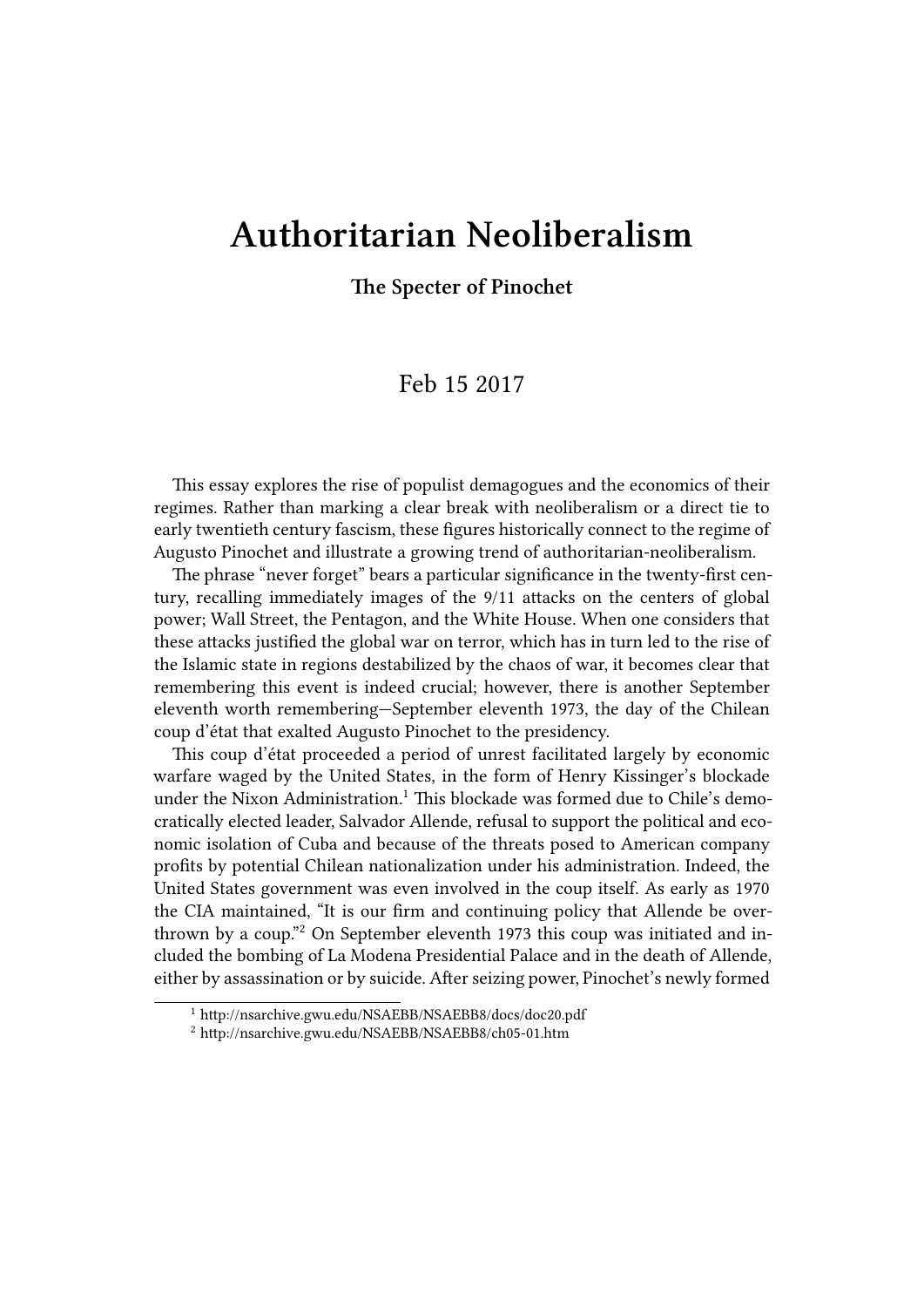junta locked hundreds of thousands of people in detention centers, "disappeared" (killed) at least 2,279 for political reasons, $3$  and tortured another 31,947. $4$  Pinochet took power by military force and used military force to maintain his regime.

Supporters of Pinochet's government included the Chicago Boys, a group of Chilean economists under Milton Friedman of the University of Chicago, who instituted a neoliberal economic agenda in Chile under Pinochet. Shortly after the coup, the United States ended the blockade and provided economic assistance to the newly instated government.<sup>5</sup> The regime and its neoliberal policies are often credited for massively improving the economy of Chile but it is clear that without the US-facilitated coup, there would not have been US-facilitated aid and trade, which was crucial for the clientelistic economy.

In effect, Pinochet was the first neoliberal dictator. He was not the first capitalist dictator, as in a sense; any capitalist state forms a dictatorship of the bourgeoisie. But in the more traditional sense of "dictatorship," Singapore's Lee Kuan Yew, South Korea's Park Chung-hee, the German and Italian fascist governments, Estadio Novo in Portugal, Franco's Spain and numerous other right wing dictators embraced forms of capitalism before Pinochet. Where Pinochet's rule truly differs from these regimes is that his iteration of capitalism companies was far less corporatist because of the massive presence of US, allowing for a strong authoritarian police state to coexist with economic liberalization, globalization, and privatization.

Of course, it is necessary to note here that continental power relations have changed to some extent. Noam Chomsky notes that

It was pretty clear at that time that at the next hemispheric meeting, which was going to be in Panama [7th summit of the Americas 2015], if the U.S. still maintained its position on these two issues [militarized war on drugs and isolation of Cuba], the hemisphere would just go along without the United States. Now, there already are hemispheric institutions, like CELAC, UNASUR for South America, which exclude the United States, and it would just move in that direction<sup>6</sup>

<sup>3</sup> http://www.usip.org/sites/default/files/resources/collections/truth\_commissions/Chile90- Report/Chile90-Report.pdf Pg. 122

<sup>4</sup> http://www.usip.org/sites/default/files/Ley%2020.405%20Instituto%20Derechos%20Humanos\_0\_0.pdf <sup>5</sup> http://nsarchive.gwu.edu/NSAEBB/NSAEBB8/docs/doc10.pdf

This is a very interesting document. It includes both an examination of the executions under Pinochet with phrases like "the Junta's repressive image continues to plague it" as well as detailing new payments to the regime.

 $6$  https://www.democracynow.org/2016/5/17/chomsky\_on\_the\_late\_michael\_ratner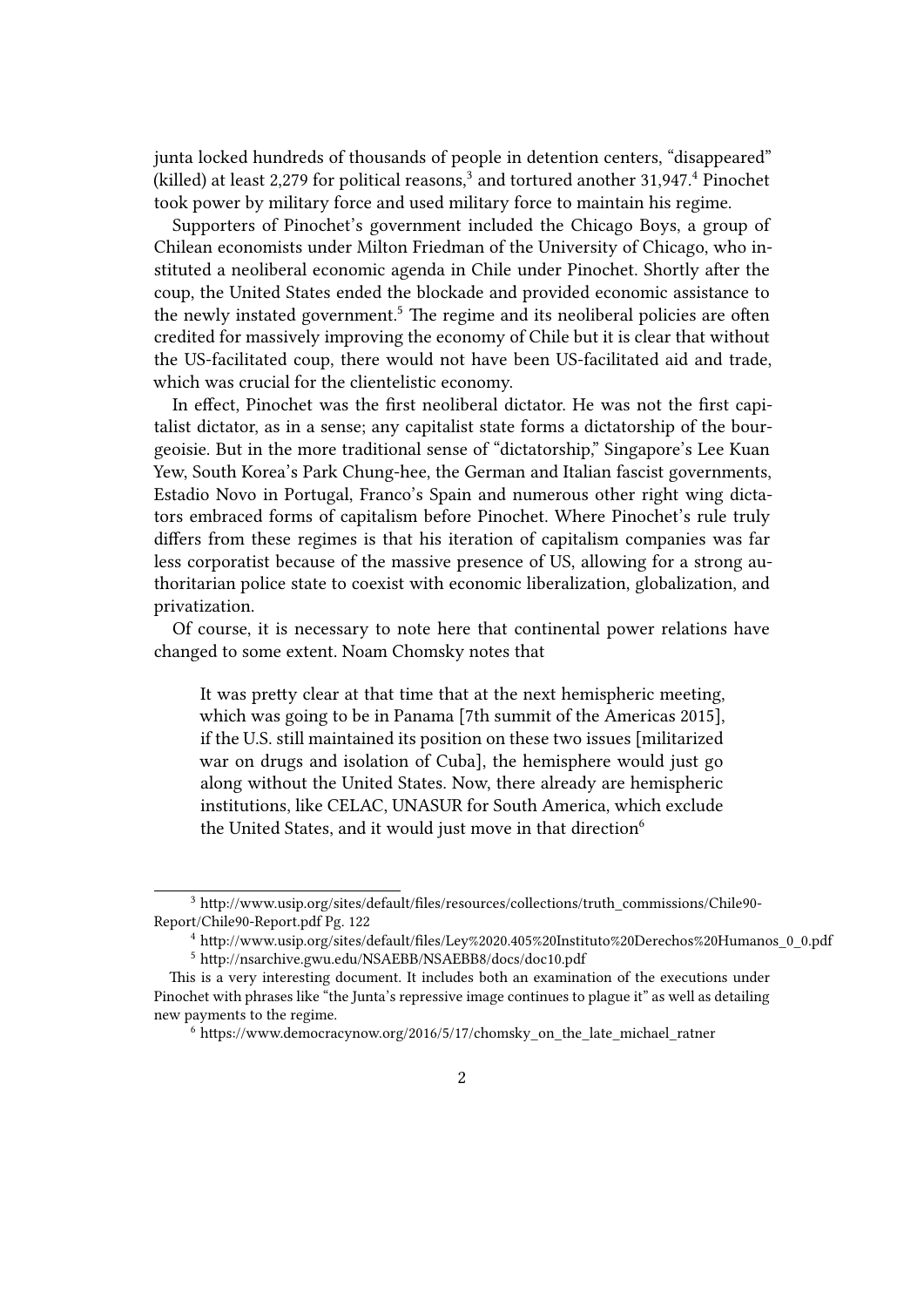While Chomsky suggests that the hemisphere may no longer ubiquitously acquiesce to the interests of the United States, this decreased power does not mean that the position of the United States has been completely superseded. For example, Michel Temer, the current president of Brazil who came to power after a parliamentary coup, has again concentrated top positions of power in the hands of white men and seeks to maintain neoliberal economic policies. Temer has been an informant for the United States on policy related to Brazil.<sup>7</sup> Thus, the influence of the United States is not as potent as it once was, but it is still evident.

But just because the United States' enforcement of its will across the entirety of a hemisphere has been dampened, does not mean that the ghosts of its imperial past do not still haunt the world. Pinochet's model of governance in particular seems to have remarkable significance in the present day; this model of authoritarian governance and ruthless market liberalism is being globalized by the rise of rightwing populism, returning home to the United States in the form of Donald Trump. This same legacy can also be seen in Narendra Modi of India, Vladamir Putin of Russia, and Recep Tayyip Erdoğan of Turkey, or in events such as Brexit, which indicate the rising power of a broader right-wing populism sweeping the world, particularly—though by no means exclusively—in developed nations. While the sentiments motivating it are often quite different, the results have been a doubling down on globalized capital under a more authoritarian state structure.

Pinochet's ghost also appears culturally, in the alt-right's embrace of his ideology, legacy, and likeness, in the form of memes. This cyber popularity is part of the broader effort to utilize popular culture to normalize white supremacism, fascism, and general far right ideology that helps the alt right to gain relevance and cultural capital. There are several Facebook pages dedicated to Pinochet, including Spicy Pinochet Memes and Pinochet Helicopter Rides and Rentals (which is a reference to his practice of throwing leftists out of helicopters and is now popularly and positively referenced by the alt-right). There is also a Reddit page r/Pinochet and several "dank meme stashes" that show the supposed current relevancy of Pinochet's rule and ideology. What was once a relatively fringe Internet ideology has received mounting attention due to the associations between key figures in the Trump team and the alt right movement. Specifically, this link is shown by Trump's appointment of Steve Bannon the head of right-wing news source Breitbart that serves as a gathering space for the alt right, as his chief strategist. Moreover, alt-right leader Richard Spencer even gave a speech after Trump's election complete with the refrain "Hail Trump! Hail our people! Hail victory!"<sup>8</sup> While this statement is a clear reference to Nazi Germany, Pinochet also serves as a regular

<sup>7</sup> https://wikileaks.org/plusd/cables/06SAOPAULO30\_a.html

<sup>8</sup> http://www.cnn.com/2016/11/21/politics/alt-right-gathering-donald-trump/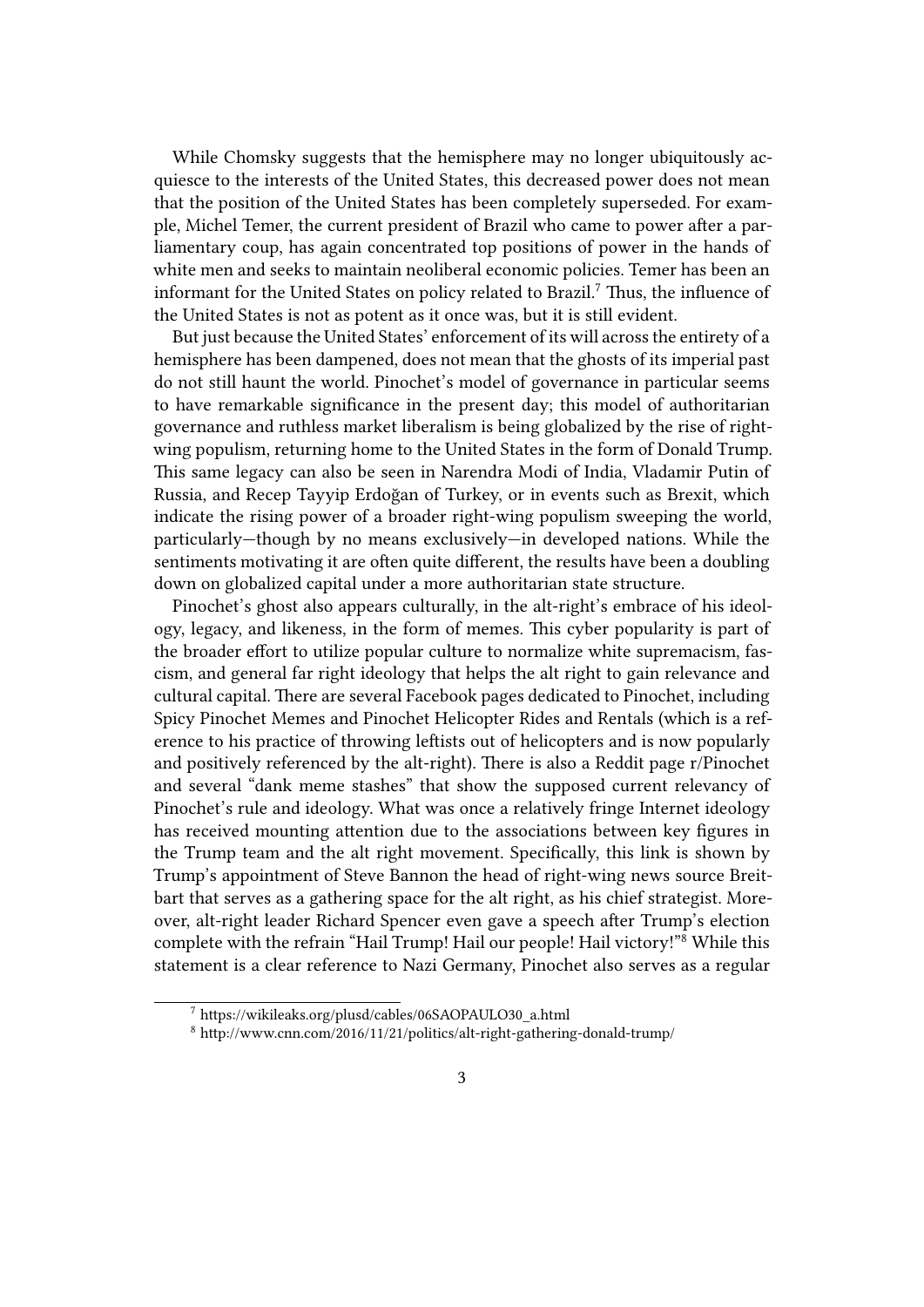reference for the movement. With Pinochet's specter already haunting the political landscape it seems only natural that it should also haunt the broader cultural landscape through cyberspace and the far right.

While the pathway taken to power by Pinochet is very different from the path taken by the current batch of right-wing populist figures, who have mostly taken power through electoral rather than military victory, there are certainly similarities between the processes worth exploring. There have been many comparisons made between these new demagogic figures and fascism, as there has been with Pinochet, and there is a certain use to this rhetorically as well as to explain certain elements of the regimes. Culturally the movements rely on similar sentiments and both clearly practice authoritarian governance, however the economic structures differ considerably.

The Trump campaign championed a strong message of national rebirth typified by the slogan "make America great again." Implicit in this statement is an assumption of past greatness, an assumption that faces a strong challenge by the legacies of genocide, slavery, imperialism, ethnic cleansing and capitalist exploitation that tar the state's history. Quite simply, it is a message of palingenetic ultra-nationalism, the core fascist myth.

[Palingenetic ultra-nationalism] Promises to replace gerontocracy, mediocrity and national weakness with youth, heroism and national greatness, to banish anarchy and decadence and bring order and health, to inaugurate an exciting new world in place of the played-out one that existed before, to put government in the hands of outstanding personalities instead of non-entities.<sup>9</sup>

Palingenesis can also can be seen in Pinochet with quotes such as "They entrenched the above goals, the armed forces and police will lead to the restoration of our democracy, which must be purified rebirth of vices and bad habits that ended up destroying our institutions" from a public speech exactly a month after taking power.<sup>10</sup> This speech also invokes a Portalian spirit, recalling Diego Portales, a Chilean capitalist and presidential minister who helped shape nineteenth century Chile into an authoritarian government voted on by rich men. This national rebirth, formulated as a return to a semi-mythical past, is an essential part of a

<sup>&</sup>lt;sup>9</sup> "It promises to replace gerontocracy, mediocrity and national weakness with youth, heroism and national greatness, to banish anarchy and decadence and bring order and health, to inaugurate an exciting new world in place of the played-out one that existed before, to put government in the hands of outstanding personalities instead of non-entities." Roger Griffin

<sup>10</sup> http://beersandpolitics.com/discursos/augusto-pinochet/a-un-mes-de-la-constitucion-dela-junta-de-gobierno/1000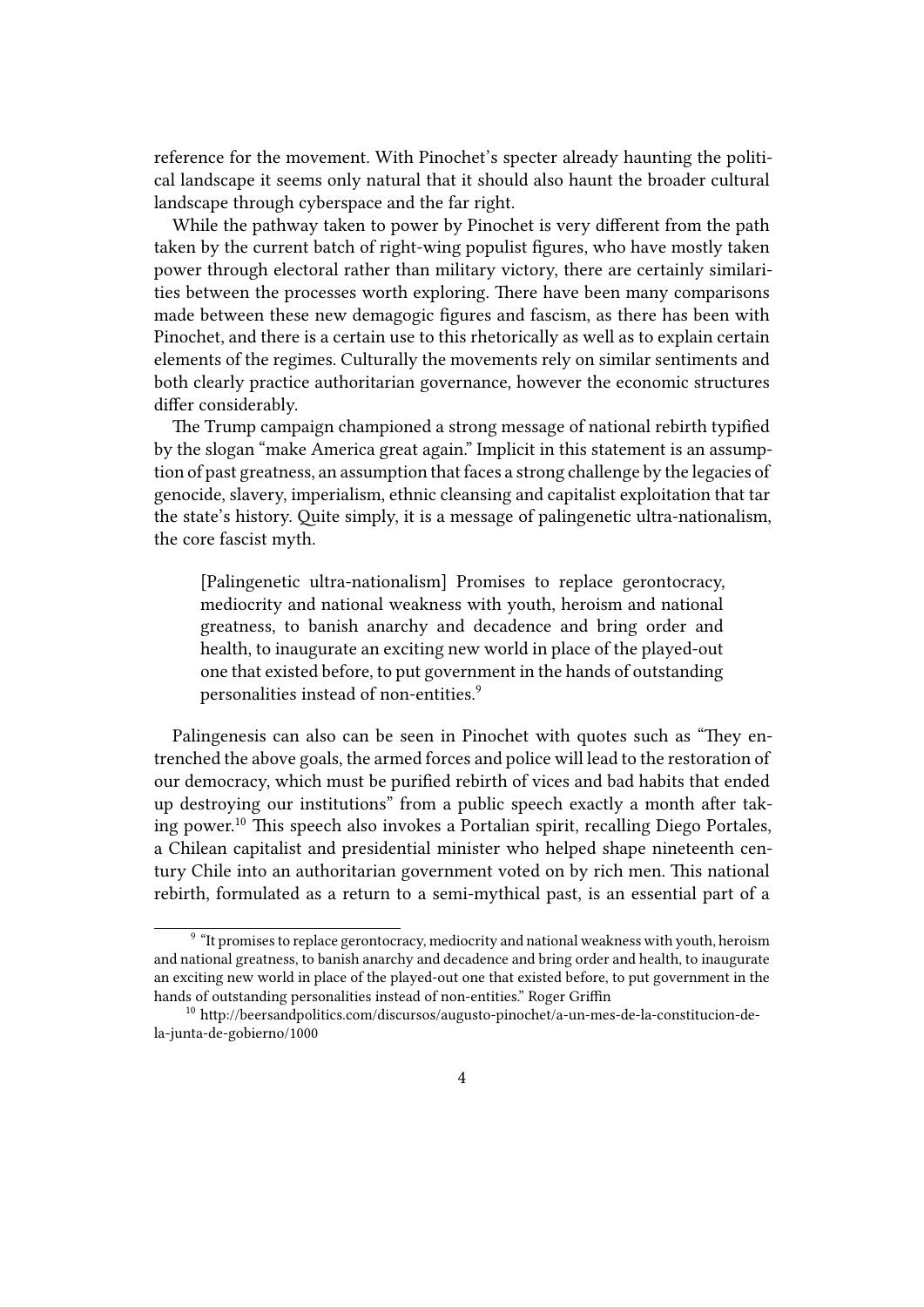fascist project. It is evident to varying degrees in the various right wing populist figures and regimes today.

Turkish Prime Minister Recep Tayyip Erdoğan has also invoked rebirth in a formal political statements, such as in a speech last year saying, "Let November 1 [the date of parliamentary elections] be the date of rebirth for our nation. I am calling upon all of you to bury terror in the ground..."<sup>11</sup> He then went on to condemn the People's Democratic Party, a left wing party that aligns with Kurdish interests, accusing them of direct links to the PKK, an armed group Kurdish organization in conflict with the Turkish state that has transitioned from orthodox Stalinism to a Murray Boockchin influenced libertarian socialism that the Turkish state considers a terrorist organization. Of course, this speech also displays a second similarity with traditional fascism: ethno-nationalism. Erdoğan's invocation of a "terrorist" threat tied to an entire ethnic minority bears an eerie resemblance to Trump's invocation of the threats posed by Muslims and refugees, which has also led him to call for the ban of all Muslim travel to the United States. This type of exclusionary ethno nationalism is also present in the presidency of Modi in India. Although he has reigned in his rhetoric somewhat since he condoned murderous anti-Muslim riots in 2002 in Gujarat, he has done little to stop the rising tide of Hindu Nationalism in his own party.<sup>12</sup> Putin, another similar figure, has demonstrated imperial desires in both Syria and the Ukraine and is known to make statements such as, "To forgive the terrorists is up to god, but to send them to him is up to me." Which is indicative of both the machismo culture that pervades these new rulers, and of the logic of violent authority. Of course, the Russian army bombing campaign in Syria has been brutal. Anti-Muslim and anti-immigrant rhetoric is employed by the resurgent far right across Europe. This ethno-nationalism certainly ties to traditional fascism and has violent impacts.

However, important economic policy differences separate Pinochet and many contemporary figures from classical fascism. Traditional fascism is characterized by highly centralized authoritarian structures, which ultimately merge the state with private industry, at least to some extent. The state and private industry form a corporatist "third way" model as opposed to capitalism and international socialism with large amounts of state control over the economy. Russia follows this model to some extent, as oligarchs align with the state to form a tremendous corporatist system; generally, these regimes have neither nationalized industries that were not previously nationalized, nor created national businesses, nor changed the relations to global capital. Turkey has been liberal with its trading partners to an extent

<sup>11</sup> http://www.dailysabah.com/politics/2015/09/16/let-november-1-be-the-date-of-rebirthfor-our-nation-president-erdogan

<sup>12</sup> http://foreignpolicy.com/2015/06/26/narendra-modi-india-safe-for-muslims-hindunationalism-bjp-rss/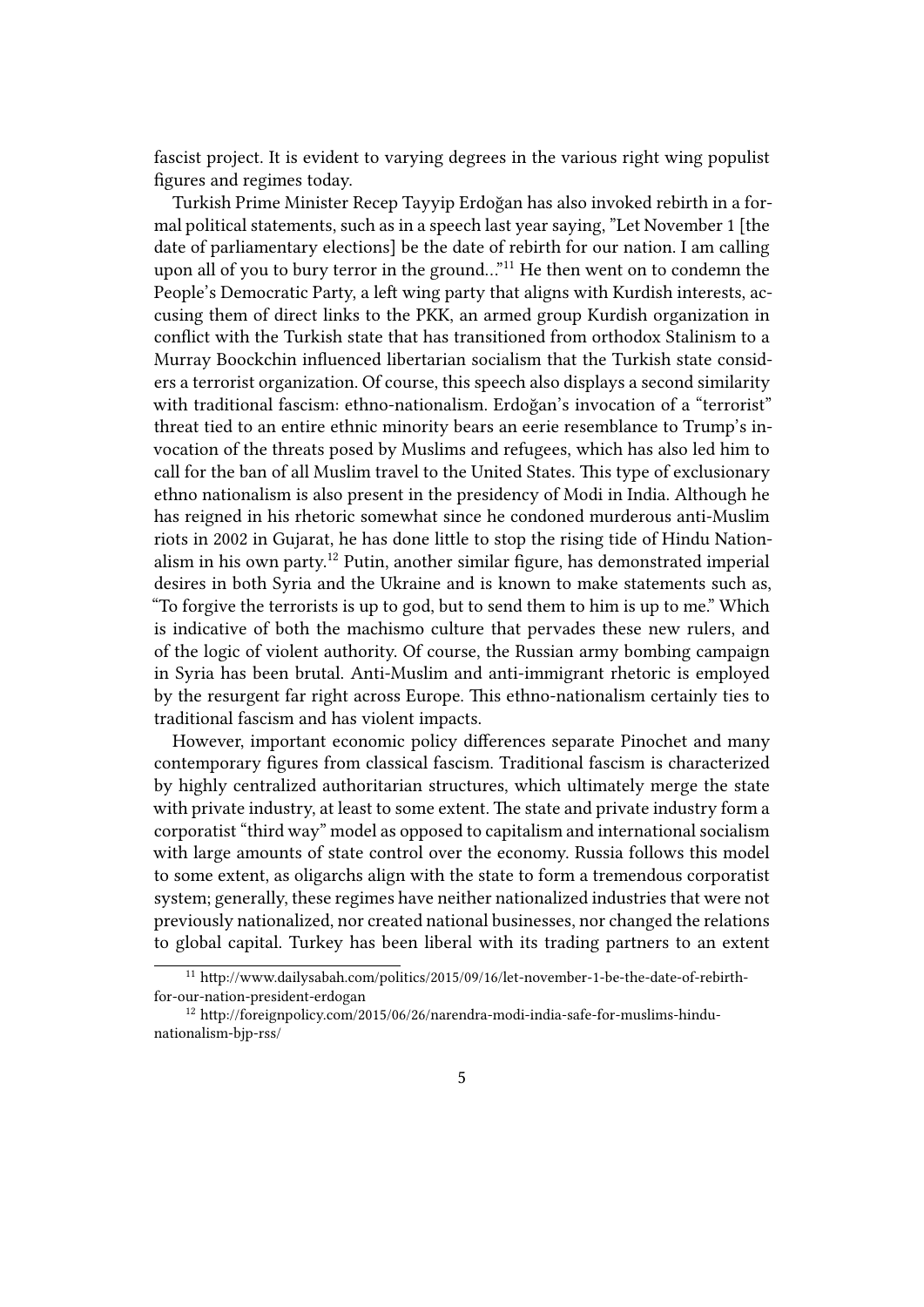that allows for the import of valuable oil from the Islamic State.<sup>13</sup> Erdoğan has also conducted numerous privatizations in a variety of industries and services, even delegating this work to a prime ministry of privatization administration.<sup>14</sup> Modi has perused a neoliberal economic policy from before his presidency during his time in Gujarat, which has been based on the principles of private enterprise and economic growth.<sup>15</sup> Trump, despite his language of "Draining the swamp," appears to be preparing for a neoliberal presidency as well, appointing mostly business executives, politicians, and party officials including Goldman Sachs' Gary D Cohn for director of National Economic Council.<sup>16</sup>

Pinochet's embrace of American companies is used by Robert Paxton to differentiate Pinochet's regime from fascism in that it was not free to expand or to challenge the foreign business interests.<sup>17</sup> While the rest do not share the inability to expand, evident in Russian acquisition of Crimea and involvement in Syria, Turkish invasion of Syria, United States military interventions and bases worldwide, and Indian conflicts over Kashmir, none of them have a fundamental control over the economy. That control ultimately lies in the hands of the global capitalist class, some but definitely not all of whom reside within the nations themselves, rather than in the hands of the state or in merger of state capital. This system of control marks a fundamental distinction from the traditional fascist incorporation of economic ideas from both the traditional left and right, whereas the new breed of authoritarians have done little to change the base economic system. In a certain sense, this ineffective new breed lends some credence to the end of history narrative–although the governmental system seems to be shifting, neoliberalism still reigns supreme economically.

Government support for capital has, of course, always existed under neoliberalism and it important to note that while the state is often pitted against the market in this discourse, the neoliberal state, despite the rhetoric of freeing markets of state influence has never disappeared and state power in terms of enforcing the status quo has not been particularly challenged. After all, without state intervention, who would be there beat up protesters and striking workers? This question is somewhat facetiously asked and there is a long history of using private security forces to accomplish the same task, although certainly there lies a nugget of truth

<sup>13</sup> http://www.huffingtonpost.com/david-l-phillips/research-paper-turkeyisi\_b\_8808024.html

<sup>14</sup> http://www.oib.gov.tr/index\_eng.htm

<sup>15</sup> http://www.thehindu.com/opinion/op-ed/the-gujarat-muddle/article5896998.ece

<sup>16</sup> http://www.nytimes.com/2016/12/09/business/dealbook/goldman-sachs-no-2-seen-as-atop-economic-adviser-to-trump.html

<sup>17</sup> https://libcom.org/files/Robert%20O.%20Paxton-The%20Anatomy%20of%20Fascism%20%20- Knopf%20(2004).pdf pg 201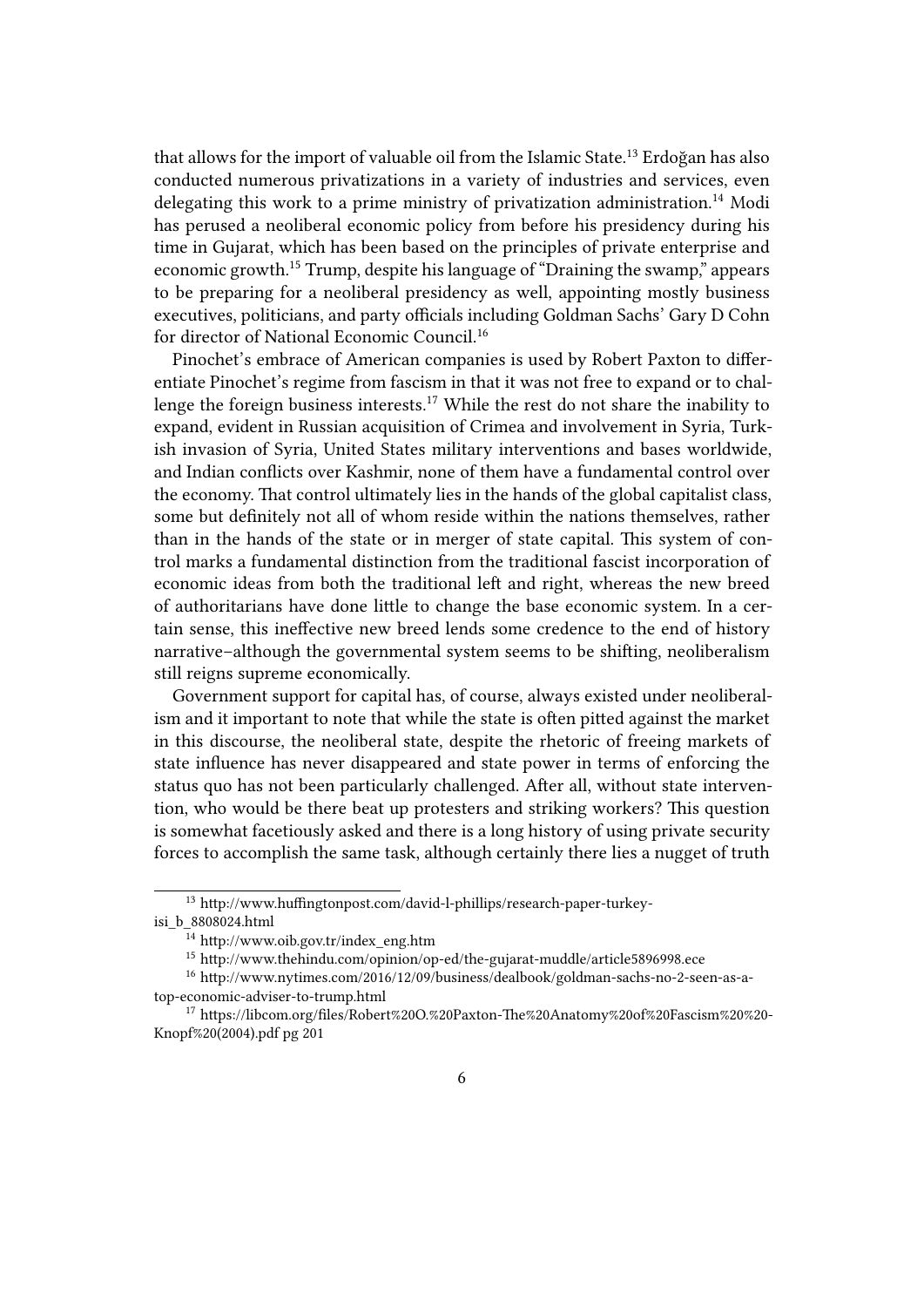considering the era of neoliberalism has shown a sharp rise in police militarization and the protection and support of private interests by the state.

These aforementioned regimes adhere rigidly to neoliberal economic doctrines is particularly interesting considering that all of these figures have achieved and maintained power by appealing to populist sentiments. The populism stems from a popular resentment of the status quo. Neoliberalism has its discontents everywhere it has appeared and after the 2008 financial crisis and the subsequent waves of austerity that swept much of the world, these discontents both left and right have grown vociferously. These discontents may be the first real challenge to the end of history narrative put forward by the technocrats in charge of maintaining neoliberalism. Living conditions have stagnated while real wages have stayed about the same since the 1970s despite a massive increase in productivity.<sup>18</sup> In addition, under the auspices of austerity, based in a perverse logic of punishment for perceived indulgence, made all the more brutal for the fact that those punished rarely are or were in a position to do much indulging and that those who in such a position are usually let off the hook, social services that would have provided a cushion for this have been cut drastically. Through privatization, low cost or free services previously provided by the state are now operated by for profit industries with every incentive to maximize profits from the consumer, while spending as little money on the services as possible. Material conditions in highly industrialized economies have stagnated for all but the very elite in society; resentment towards the system seems only natural under these conditions.

Resentment of the status quo can, however, be funneled in different directions, movements such as Occupy have pitted the challenge in terms of class struggle with the enemy identified as the 1% while right wing populism is more likely to focus blame not on an internal divide between the rulers and the ruled but on a divide between an exclusively constructed people and the "other," who is posseted as a threat to the existence of the people. There is often a deliberate effort to smear all left leaning challenges to this system as being pushed by and financially supported by the system, often with reference to George Soros in what often rings as an anti-Semitic Jewish power conspiracy.<sup>19</sup> This claim, however untruthful it may be in specifics, however, does have an element of truth to it as much of the left, particularly the electoral left (including many of its more historically radical elements) have been active participants in spreading the neoliberal project and many self proclaimed socialist governments and leaders have been tasked with implementing austerity programs that have been no less harsh than the programs

<sup>18</sup> http://www.epi.org/publication/charting-wage-stagnation/

<sup>19</sup> http://www.usatoday.com/story/tech/news/2016/11/24/george-soros-blamed-unseenhand-behind-trump-protests/94334844/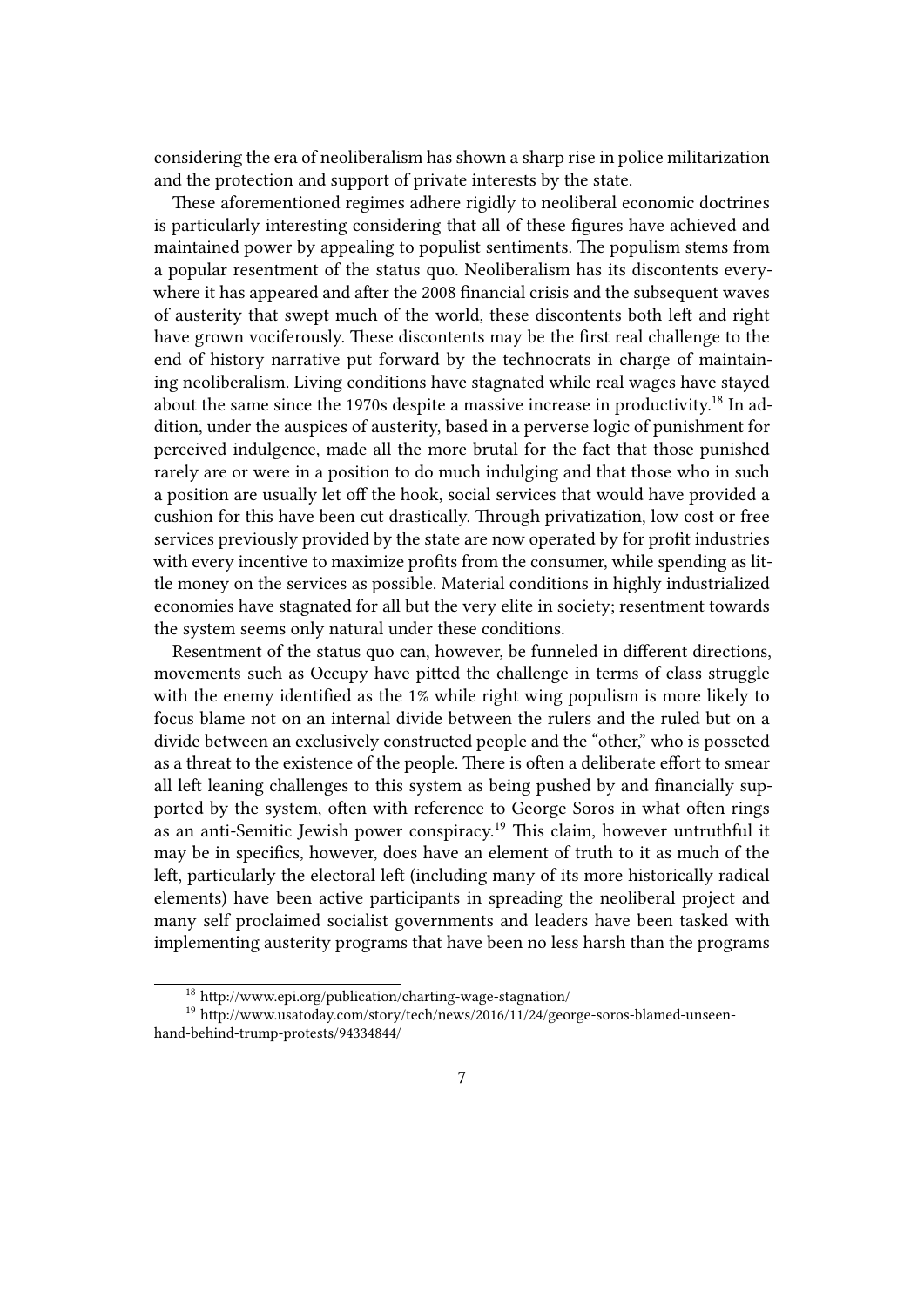supported by conservatives. The inability of the left to offer a clear alternative and instead resign itself to the role of delivering (or at least promising) slightly less vicious austerity, has allowed for the right to dominate the criticism of this system and effectively tailor scapegoats to it.

The other most commonly used to invoke fear and resentment today (the immigrant or the refugee, particularly Muslims) also has been directly impacted by neoliberalism. Many of the immigrants and refugees immigrating to the United States, both documented and undocumented, are fleeing from regions destabilized in part by neoliberal free trade agreements and the United States war on drugs. The refugees seeking to gain entry into Europe from the Middle East and Africa are fleeing imperial wars and poverty that originate from colonial exploitation and its continuation today in the form of structural neo-imperialism under the auspices of free trade. That their existence as immigrants and refugees in the first place is predicated on the destructive neoliberal order $^{20}$  adds irony to the fact that they are blamed for these chaotic conditions. Indeed, these victims of the system are blamed for the declining living conditions and justifiable anger about those conditions is funneled in ways that allow the basic economic structure that has created that discontentment to be maintained, while continuing and advancing the marginalization of the already marginalized.

Resentment is turned into a useful tool for maintaining that very power system that sparked the resentment. Neoliberalism has been particularly effective at funneling resistance into itself particularly with challenges from the left by utilizing identity politics to funnel demands into increases in representation within the system but not a fundamental change to it. Obama for example has been pointed to as an indication of progress as the first black president however conditions for black Americans have not improved. In fact, the wealth gap has increased, police violence is still rampant, and the war on drugs has been expanded—as have drone bombings, and mass surveillance. What we see rising now appears to be an inversion of that technique. Appeals to identity are wielded instead of structural criticism. These appeals do not focus on including people within the movements against massive, systematic oppression, instead they now focus on exclusion of the other, whoever they may be. The usage of identity stripped of structural and class analysis to advance political aims has been appropriated by the far right to advance a form of identity politics catering to white men, and advancing the interests of rich white men.

This new identity politics is based in identities, which have been dominant, and is often positions itself against perceived discrimination against this dominant

<sup>&</sup>lt;sup>20</sup> https://www.bostonglobe.com/opinion/editorials/2015/06/01/the-global-migrant-crisis/ cQZsJl2wafcCDvwOIAnCAN/story.html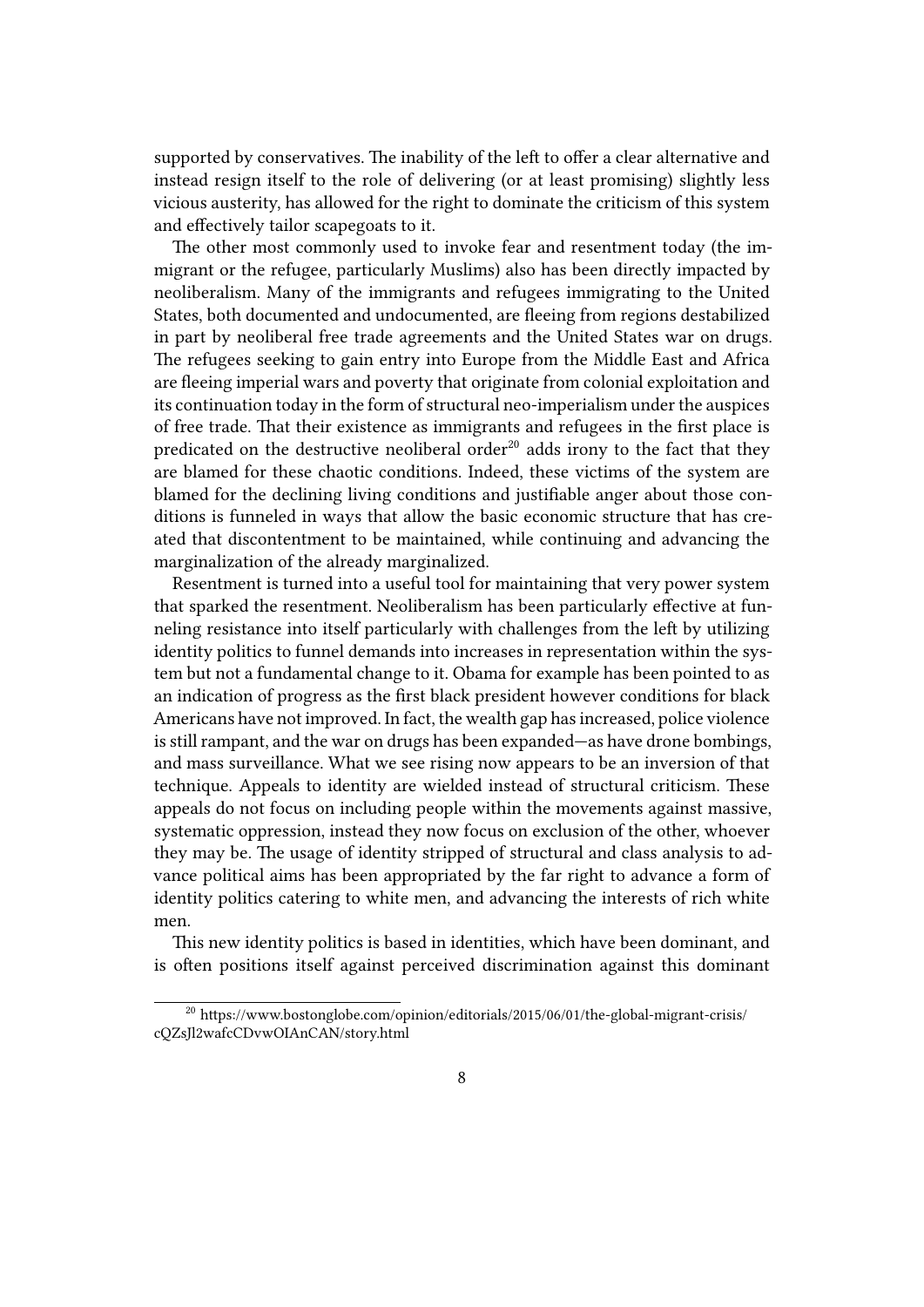group by the forces of neoliberalism and multiculturalism. Richard Spencer, for example, states "Ironically so-called white privilege is the privilege to be discriminated against."<sup>21</sup> Across Europe and America there is a perception of white identity as under threat, an idea that has fueled this rise of authoritarianism; however, this paranoid thinking is not exclusive to whiteness. In Turkey, Islamism and neoliberalism have joined forces against the Kurds, who act as 'the other' to be excluded. Not dissimilarly, in India, it manifests itself as Hindu nationalism and sets 'the other' as Muslims, again—especially Pakistanis.

Capitalism has long positioned itself in alignment with noble ideas about freedom and democracy, but this supposed freedom has always only amounted to as much freedom as one can buy and the democracy has always been suspect. This historical allegiance is however being challenged and the alt-right and its Pinochet memes serves as only one particularly curious manifestation of a global trend of anti-democratic sentiment. Capitalism is being increasingly separated from democracy. Even in many states that maintain outwardly democratic functions, authoritarianism serves far better to describe the actual method of governance. More and more capitalism, and a basically unaltered form of the same disastrous neoliberalism is merging with authoritarianism. Strong personalities with demagogic tendencies are winning the day against the technocratic bureaucrats who have governed the world without great challenge to their rule since the fall of the Soviet Union. The hegemony of the neoliberal order and its universalizing of form and function was cemented by the collapse of the berlin wall, but it is now being maintained by states erecting walls everywhere. Walls are being built between the US and Mexico, between Europe and Africa, along the boundaries of the European union, between India and Bangladesh, and numerous other borders around the world. This could seem contrary to the free trade principles of neoliberalism, however, so far these walls have been mainly for people and the free flow of goods and capital across borders has faced little challenge while poor people of color die for the opportunity.

Ethno-nationalism appears to be on the ascendency and it is serving as the glue that is holding the globalized capitalist economy together. On the surface this may appear somewhat paradoxical, however, the roots of this order lie in the basic structure of the state itself. The modern state, the first real example of which is the US, and which was globalized at the end of explicit colonization through world institutions centered in the US and Europe (the former colonizing powers) and based on the model instituted there. This model is based in Westphalian definitions of sovereignty, which allowed for self-determination of national identities through the formation of the nation-state. At the core this dominant model of state forma-

<sup>21</sup> http://www.pri.org/stories/2016-11-25/alt-right-and-white-outrage-around-worldexplainer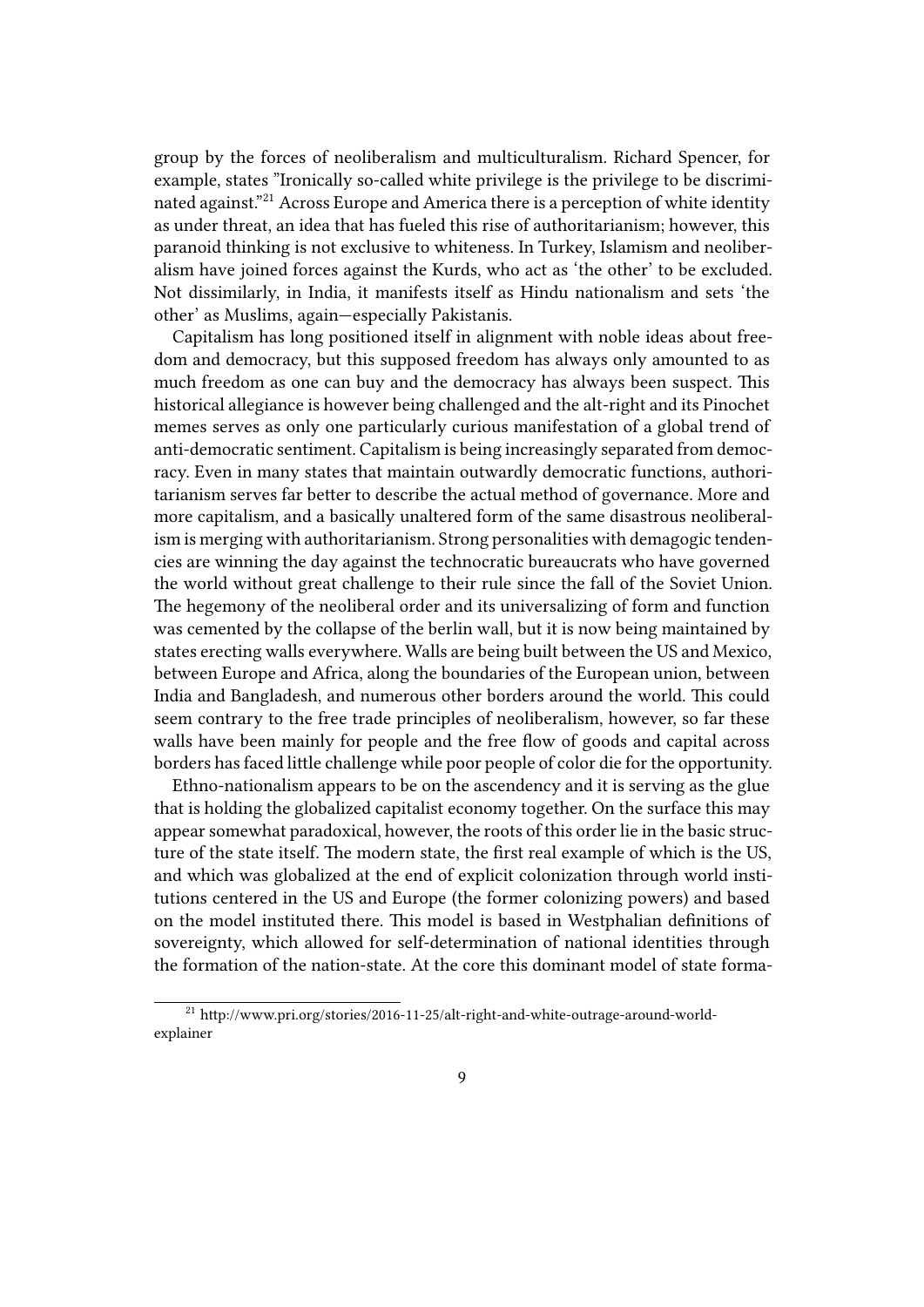tion is inherently exclusionary and would seem to fundamentally require a form of ethno-nationalism simply in order to constitute the body to be governed.

The model has also always been tied to capitalism, with the basic function of the state concerning itself with development and the necessary preconditions for it. This is evident in many of the institutions and practices of the state that are universal or practically so and can be directly tied to capitalist development or to the control of population necessary to facilitate it such as record keeping functions, census taking, mass schooling, social services, and development and financial agencies.<sup>22</sup> It should be noted that even in self declared "communist" countries such as the USSR and China this fundamental capitalist logic has been followed. Lenin for example states in The Immediate Tasks of the Soviet Government, "Today, however, the same revolution demands—precisely in the interests of its development and consolidation, precisely in the interests of socialism—that the people unquestioningly obey the single will of the leaders of labour."<sup>23</sup> The fundamental organization of the economy under the state structure inherently relies on a class hierarchy and a version of capitalism. The countries that have stayed under "communist" rule such as China have proven to be some of the most effective and integrated capitalist economies. This indicates two important things, capitalism has long been comfortable with authoritarian governance, and that authoritarian governance can actually manage a high degree of development and interconnectivity. Capitalism does not require democracy, it can do quite well with a state stripped of all its forms of inverted totalitarianism and rendered brutally and honestly authoritarian.

Much of that can be tied to capitalism's willingness to incorporate local structures of hierarchy and culture in order to preserve its governance. This existed also under colonialism, with colonial powers relying on local authority figures to maintain their control. Examples include the British residency system where British advisors with the real power were placed behind a local ruler under the British raj and the régulos, traditional chiefs given governmental authority under the Portuguese colonization of Mozambique, and there are numerous other examples.

This takes on new significance with the rise of the authoritarian neoliberals. Modi and his party have combined Hindutva (the supremacy of Hinduism in india) and neoliberalism by ostracizing the anti-capitalists in the Hindu right, $^{24}$  appealing to traditional beliefs, playing up the ability to over come caste with personal effort, "While Hindutva seeks an individuated but united Hindu social body, neoliberalism seeks atomized individuals relating on one-on-one terms with the mar-

<sup>22</sup> http://www.jstor.org/stable/10.1086/231174

<sup>23</sup> https://www.marxists.org/archive/lenin/works/1918/mar/x03.htm

<sup>24</sup> http://www.thehindu.com/opinion/lead/a-hindutva-variant-of-neoliberalism/article5868196.ece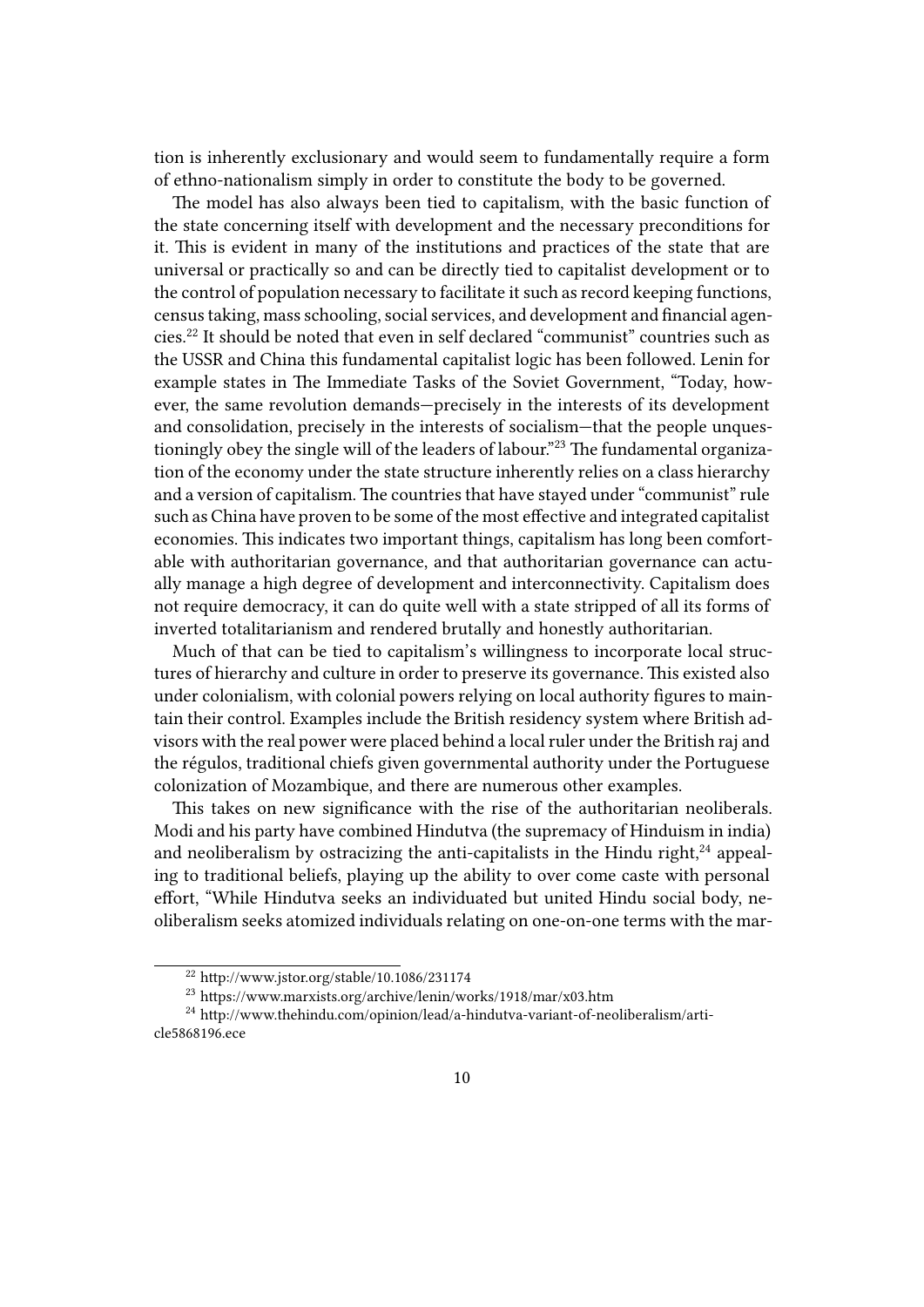ket."<sup>25</sup> Erdoğan meanwhile has rolled back on Turkey's strong secular tradition and claims to seek "the growth of a religious generation"<sup>26</sup> by Islamizing education and purging non-Islamist officials, while at the same time advancing a neoliberal economic policy addressed above. Putin's government is close to the Orthodox Church and this connection is evident in the homophobic policies his government has pursued. Trump has made less of religious identity, although he was backed strongly by white Protestants,<sup>27</sup> Trump has relied on religion to marginalize Muslims, but less so in terms of a platform of actual religious governance; instead, his appeals are more to law and order and a strong national identity (similar can be said for Putin).

If one were prone to Leninist accelerationism, and to heightening the contradictions of capitalism, this recent trend might simply appear as a necessary stage in the dialectics. Capitalism in its most ruthlessly exploitative, expansionary, atomizing form as typified by the free market dogma of neoliberalism combining with states at their most viciously exclusionary, authoritarian, and undemocratic could potentially create type of awakening that would facilitate systemic change, but it also has the potential to hurl humanity off the ecological cliff. Unless the contradictions of capitalism particularly its massive inequality, its demand for constant growth at the expense of ecological systems, and fundamentally undemocratic organizational structure of the economy are addressed this is likely to happen regardless, if it has not already because of positive feedback loops facilitating the acceleration of climate change that we have little hope of slowing down. Our only hope is to bring down the specter of Pinochet and the capitalist order that birthed it!

<sup>25</sup> https://www.jacobinmag.com/2014/05/springtime-for-modi/

<sup>26</sup> http://www.independent.co.uk/news/world/europe/turkey-coup-president-erdogan-islamakp-government-a7142836.html

 $^{27}$  http://www.pewforum.org/2016/07/13/religion-and-the-2016-campaign/